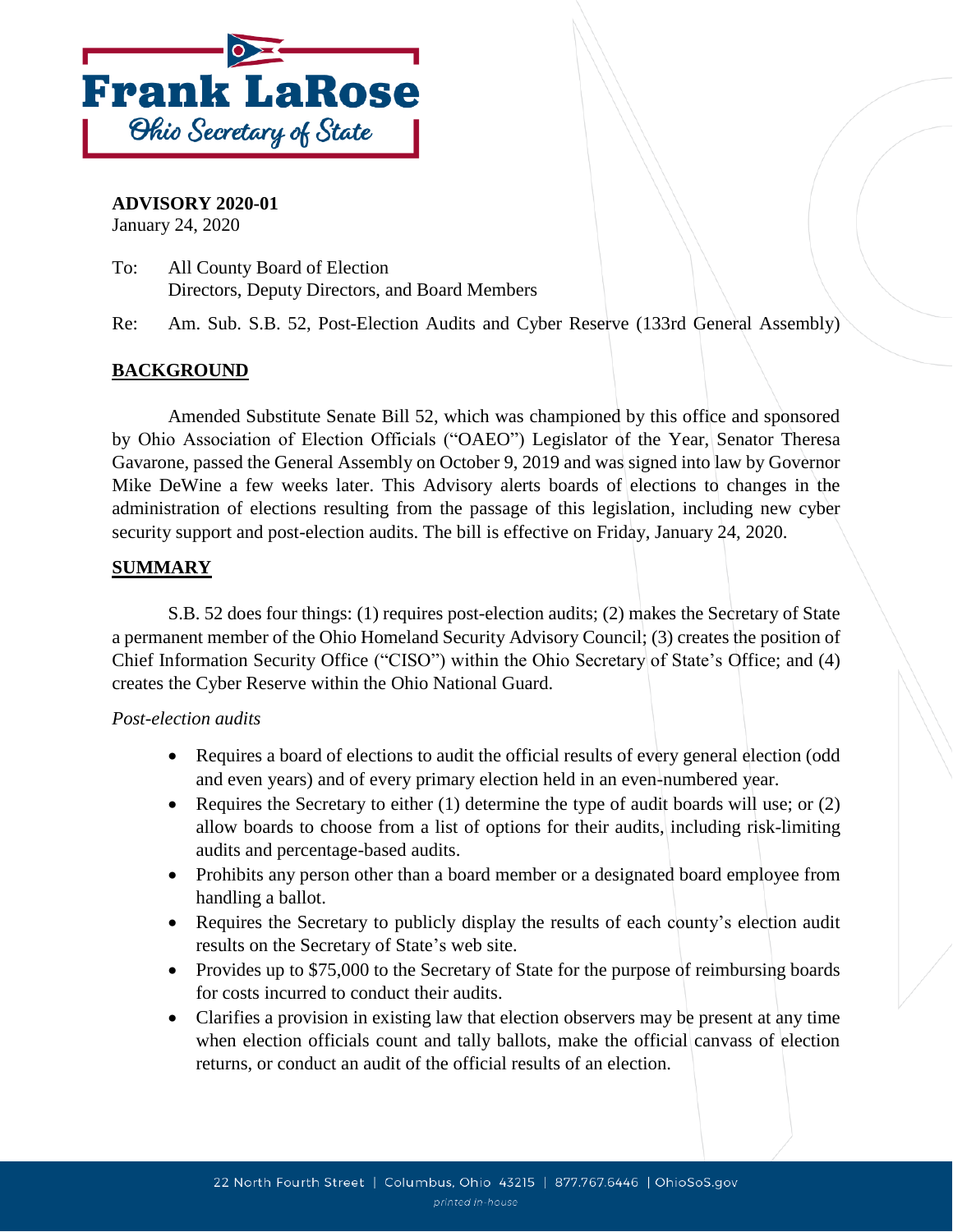## *Creation of the Chief Information Security Officer in the Secretary of State's Office*

Requires the Secretary of State to appoint a CISO to advise the Secretary and assist county boards of elections on matters of information security.

### *Ohio Cyber Reserve*

- Creates the state civilian cyber security reserve force to protect government, critical infrastructure (including election systems), businesses, and citizens from cyber attacks.
- Permits the Governor to order individuals or units of the Cyber Reserve to state active duty to protect a business or citizen in the event of a cyber attack.
- Permits the Governor, without prior request, to order individuals or units of the Cyber Reserve to state active duty to protect state, county, and local government bodies and critical infrastructure, *including election systems*, as the governor determines necessary.
- Permits the Reserve to become a civilian component of the Ohio National Guard but does not authorize the Reserve to be called into national military service.

### *Homeland Security Advisory Council*

Makes the Secretary of State a member of the Homeland Security Advisory Council in the Department of Public Safety.

## **EXPLANATION**

#### *Post-election audits*

The legislature enacted a requirement that a board audit the results for:

- (1) Every general election; and
- (2) A primary election held in an even-numbered year.

The new law requires the Secretary to decide what post-election audit protocols boards will follow. The statute codified two currently used audit protocols but also allows the Secretary to adopt other practices should best practices evolve. Directives will be issued that provide boards instructions on compliance. What follows in this Advisory is an overview of the new audit requirements.

## What may be audited.

Except when there is a county-wide recount, a board will audit at least three contested races, questions, or issues. If fewer than three are available, the board must audit the one or two matters that were on the ballot. In any election, every contested race, question, or issue may be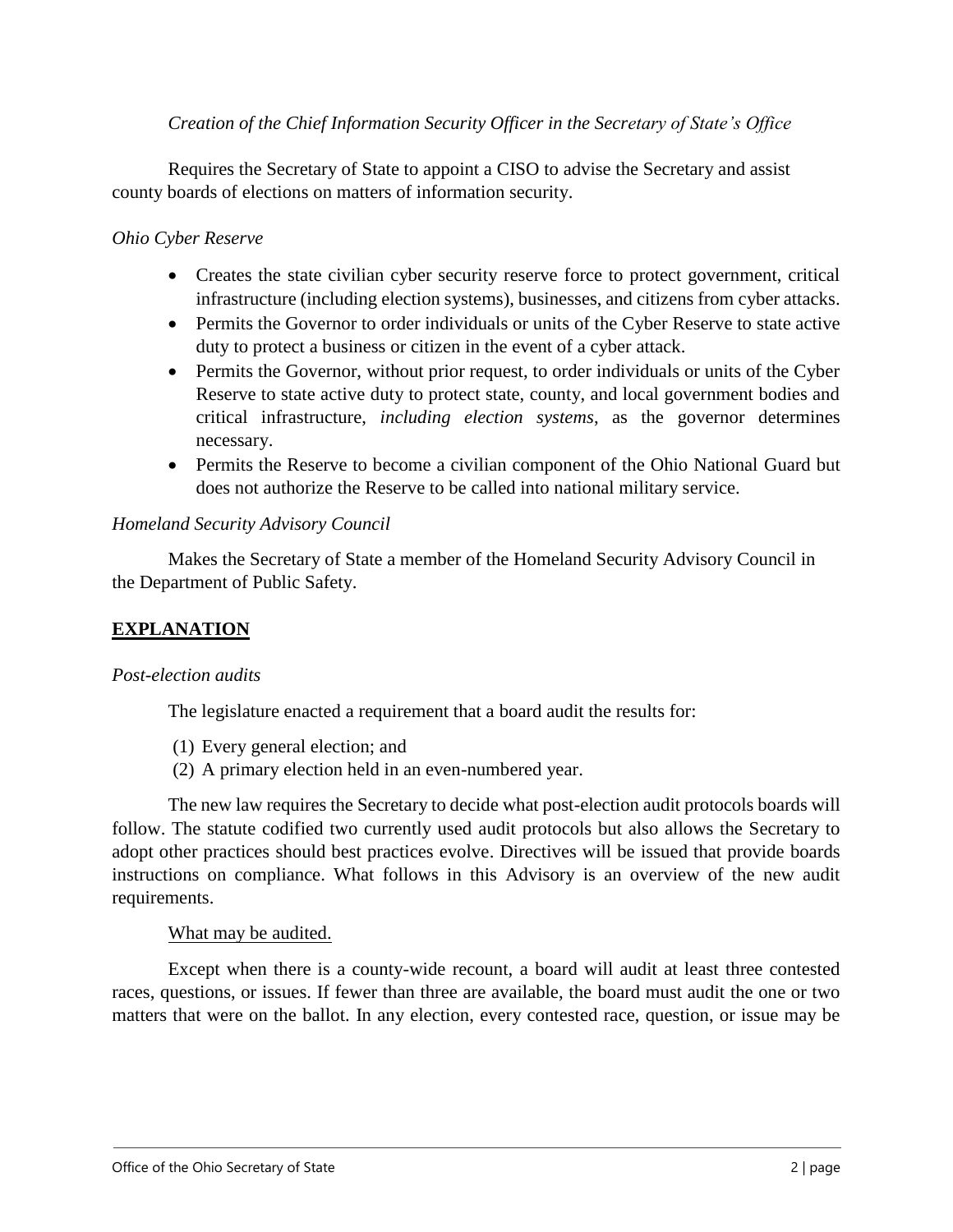audited.<sup>1</sup> Similarly, every ballot that was included in the canvass is eligible to be audited, including regular ballots cast on election day, absentee ballots, and provisional ballots.<sup>2</sup>

## Types of audits.

The act provides options for a risk-limiting hand-count audit protocol, $3$  a percentage-based hand-count audit protocol,<sup>4</sup> or other audit protocols approved by the Secretary.<sup>5</sup> The act also requires the Secretary to decide whether a board may choose which protocol it will follow.<sup>6</sup>

## Boards on oversight.

The Secretary may have more discretion over the type of audits done by a board on administrative oversight.

## Audit timeline.

The timeline for post-election audits depends on whether there is a recount, as explained below:

- 1. If there is no recount: The audit may start six days after the official results are declared and must be completed by the 21st day after that declaration.<sup>7</sup> The board has five days after completion to certify those audit results to the Secretary.<sup>8</sup> A form will be developed for certifying audit results.
- 2. If the board ordered a recount of a *county-wide* race, question or issue: No audit is necessary- the recount is sufficient.<sup>9</sup>
- 3. Any other recount: The audit must begin "immediately" after the board certifies the results of the recount and be complete within  $14 \text{ days}$ .<sup>10</sup> The board has five days after completion to certify those audit results to the Secretary.<sup>11</sup>

## Publication of results.

The Secretary must publish board election audit results on the Secretary of State's web site $^{12}$ 

 $\overline{a}$ 

- $6$  R.C. 3505.331(B)(3).
- $7$  R.C. 3505.331(A).

<sup>&</sup>lt;sup>1</sup> R.C. 3505.331(B)(1)(a)

 $2$  R.C. 3505.331(B)(2).

 $3$  R.C. 3505.331(B)((3)(a).

 $4$  R.C. 3505.331(B)((3)(b) and 3505.331(D)(2).

 $5$  R.C. 3505.331(B)((3)(c).

 $8$  R.C. 3505.331(D)(1).

 $^{9}$  R.C. 3505.331(B)(1)(b).

 $10$  R.C. 3505.331(A).

 $11$  R.C. 3505.331(D)(1).

 $12$  R.C. 3505.331(D)(1).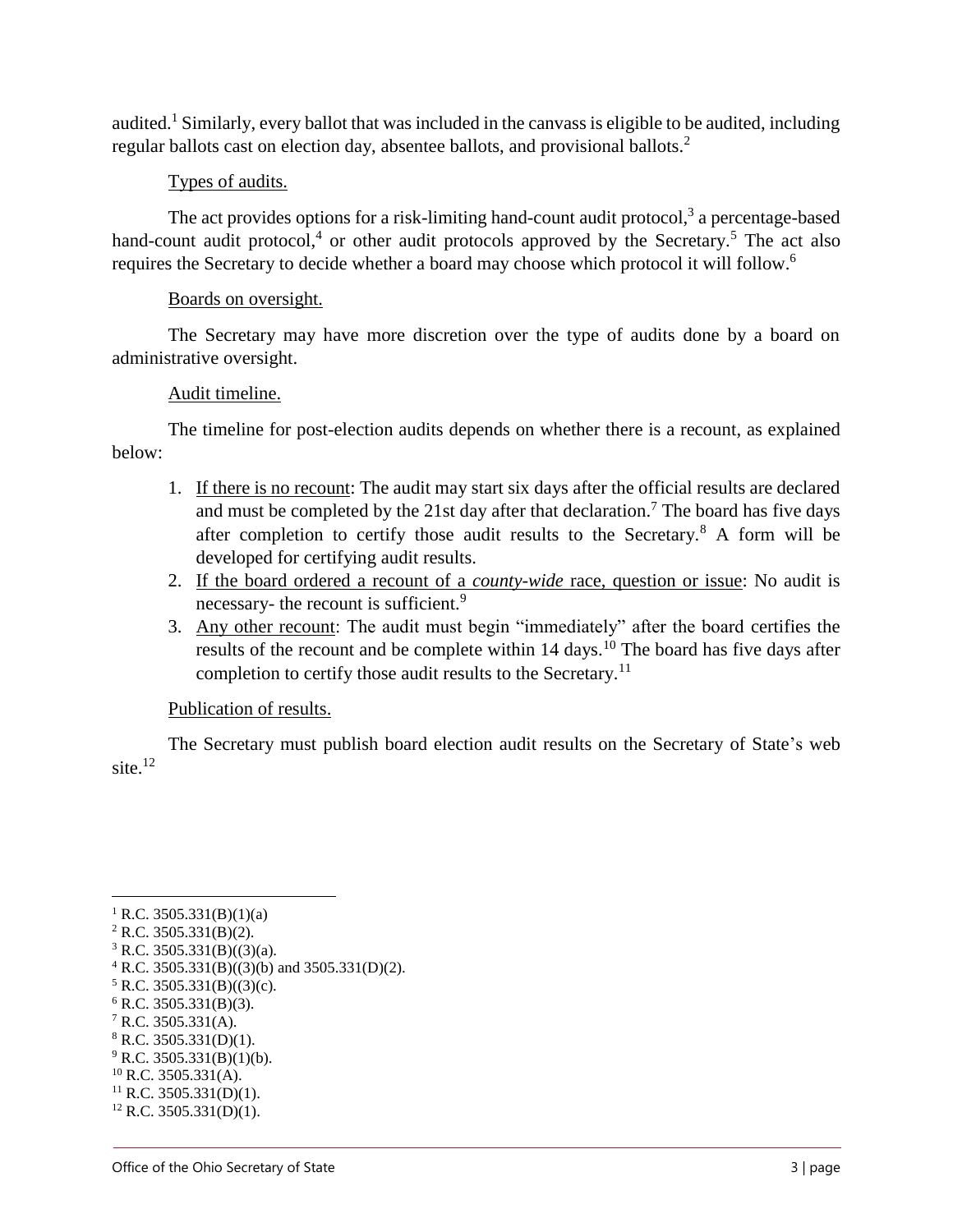#### New prohibition on handling ballots.

No person other than a member of the board, or a designated employee of the board, may handle a ballot.<sup>13</sup> This statute *does not automatically* grant any employees, such as the Director or Deputy Director, the lawful ability to help with a hand-count audit. This differs from the statute on recounts which *does* automatically grant the Director the ability to handle ballots.<sup>14</sup> The act did not amend the general criminal penalty for violating any provision in Title 35 (election law).<sup>15</sup>

Boards should consider doing either of the following:

- 1. At a meeting before the election, designate any staff they would like to help handle ballots during the audit. This should be reflected in the board minutes.
- 2. Adopt an internal policy designating which employees may handle a ballot during an audit.

## *Reimbursement for audits*

The legislature appropriated a total of \$150,000, \$75,000 for the 2020 presidential primary and \$75,000 for the 2020 general election, to defray counties' costs of audits.<sup>16</sup> Future directives will provide boards guidance on requesting reimbursement for those costs.

## *Observers after the polls close*

The act requires a board to give public notice of the times and places for preparing for and conducting the audit. It must also permit appointed observers at any time when the board is:

- 1. Counting and tallying ballots;
- 2. Making the official canvass of election returns; and
- 3. Preparing for and conducting the audit.<sup>17</sup>

# *New statutory officer on information security*

The act creates a new officer within the Revised Code. The Secretary of State must appoint a CISO to advise him on mattes of information security and to perform other duties as assigned by the Secretary.<sup>18</sup>

## *Ohio Cyber Reserve*

The Ohio Cyber Reserve is a first of its kind force in the United States. The Cyber Reserve will respond to cyber attacks across Ohio, and must train, educate and protect state, county, and local government entities; critical infrastructure, including election systems; businesses; and Ohio citizens from cyber attacks. The Reserve will be activated by the Governor as needed in the case of either an emergency proclaimed by the Governor and prompted by illicit actors or imminent

 $\overline{a}$ 

 $13$  R.C. 3505.331(C).

<sup>14</sup> R.C. 3515.04.

<sup>&</sup>lt;sup>15</sup> R.C. 3599.40.

<sup>16</sup> Section 3 of the Act.

<sup>17</sup> R.C. 3505.331(C) and 3505.21.

<sup>&</sup>lt;sup>18</sup> RC. 111.09.